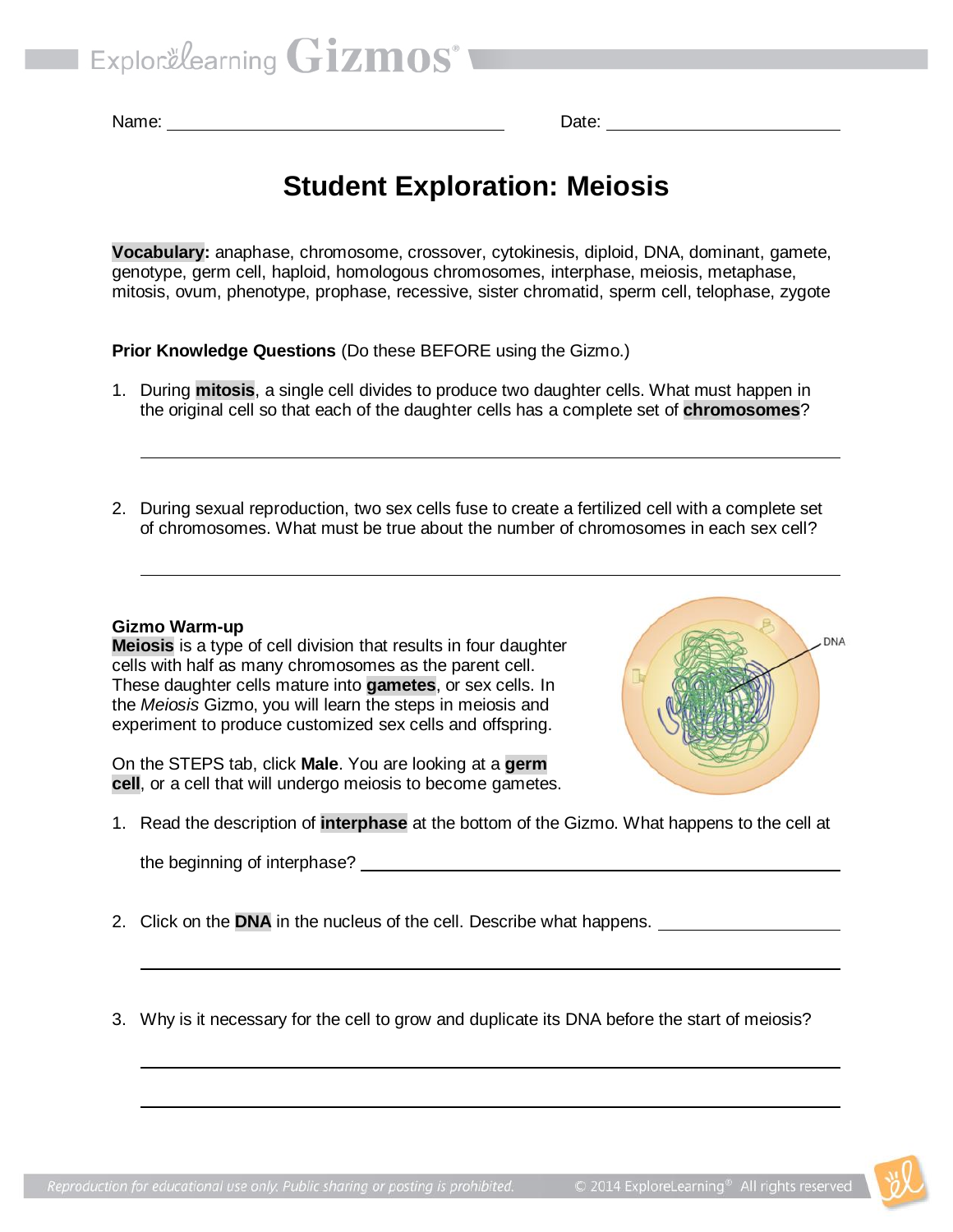|                                               | Get the Gizmo ready:                                                                                                                                       |  |
|-----------------------------------------------|------------------------------------------------------------------------------------------------------------------------------------------------------------|--|
| <b>Activity A:</b><br><b>Steps in meiosis</b> | Make sure the STEPS tab is selected.<br>$\bullet$<br>• If necessary, choose the <b>Male</b> cell. Click on the<br>DNA to copy it to proceed to prophase I. |  |

**Introduction:** Unlike mitosis, which produces two identical daughter cells from one parent cell, meiosis creates four unique daughter cells with half the amount of DNA as the parent cell.

#### **Question: How does meiosis create four daughter cells from one parent cell?**

- 1. Observe: (**Prophase** I) Click on the nucleus to break it down then click on the DNA to condense it into chromosomes. Drag the centrosomes to the top and bottom of the cell.
	- A. How many chromosomes does this cell have?

Each chromosome consists of a pair of **sister chromatids**, two identical strands of DNA that formed when DNA replicated during interphase.

B. On the image to the right, draw two lines connecting the pairs of **homologous chromosomes** (chromosomes of similar size with a matching set of genes).

In the Gizmo, drag the homologous chromosomes together. Click **Continue.**



2. Observe: (**Metaphase** I and **Anaphase** I) - Drag the groups of homologous chromosomes to the metaphase plate, then drag spindle fibers from each of the centrosomes to the chromosomes. Click the centrosome to pull the chromosomes apart.

How do the chromosomes separate in anaphase I?

- 3. Compare: An image of the anaphase step in mitosis is shown to the right.
	- A. How does anaphase I in meiosis differ from anaphase

in mitosis?



B. At the end of anaphase I (meiosis), how many chromosomes are on each side?

**(Activity A continued on next page)**

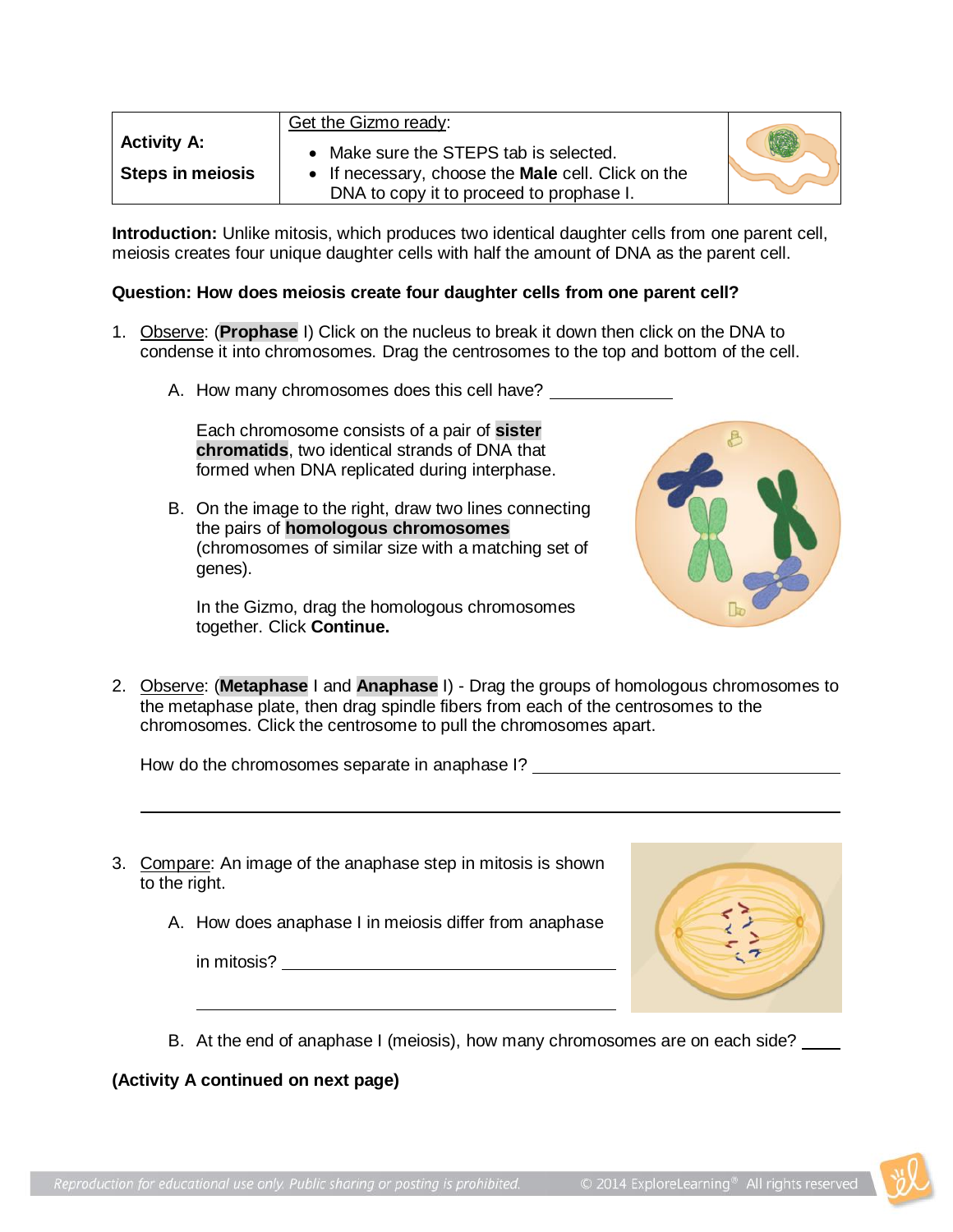## **Activity A (continued from previous page)**

|  |  |  |  |  |  | 4. Observe: Telophase I and cytokinesis are the final steps of the first half of meiosis. |
|--|--|--|--|--|--|-------------------------------------------------------------------------------------------|
|--|--|--|--|--|--|-------------------------------------------------------------------------------------------|

- A. Describe what happens when you click on the chromosomes during telophase I.
- B. Click and drag on the contractile ring. Describe what happened during cytokinesis.
- 5. Observe: Go through the steps of the second half of meiosis until you reach the end of telophase II, following the instructions at the top right corner. As you proceed, answer the questions below. Use the **Back** button if you need to see a step again.
	- A. Before prophase II begins, does the DNA in the cell duplicate itself?
	- B. During metaphase II, do homologous chromosomes pair up as in metaphase I?
	- C. How does anaphase II differ from anaphase I?
	- D. At the end of anaphase II, how many chromatids are on each side of the cell?
	- E. After cytokinesis, how many cells have been formed from the parent cell?
	- F. Are all of the cells the same size?

The original parent cell is called **diploid** because it contains a complete set of homologous chromosome pairs. Each of the four daughter cells is **haploid**, meaning that each contains half of the original parent cell's chromosomes. Each daughter cell contains one chromatid from each homologous pair.

6. Observe: Click on the spermatids. Spermatids that formed from meiosis will develop into mature male gametes called **sperm cells**. Sketch a mature sperm cell in the space to the right.

Mature sperm cells have only a small amount of cytoplasm and use their flagella, or "tails," to propel themselves forward. Sperm are designed for one purpose, to deliver genetic material to the egg cell during fertilization.

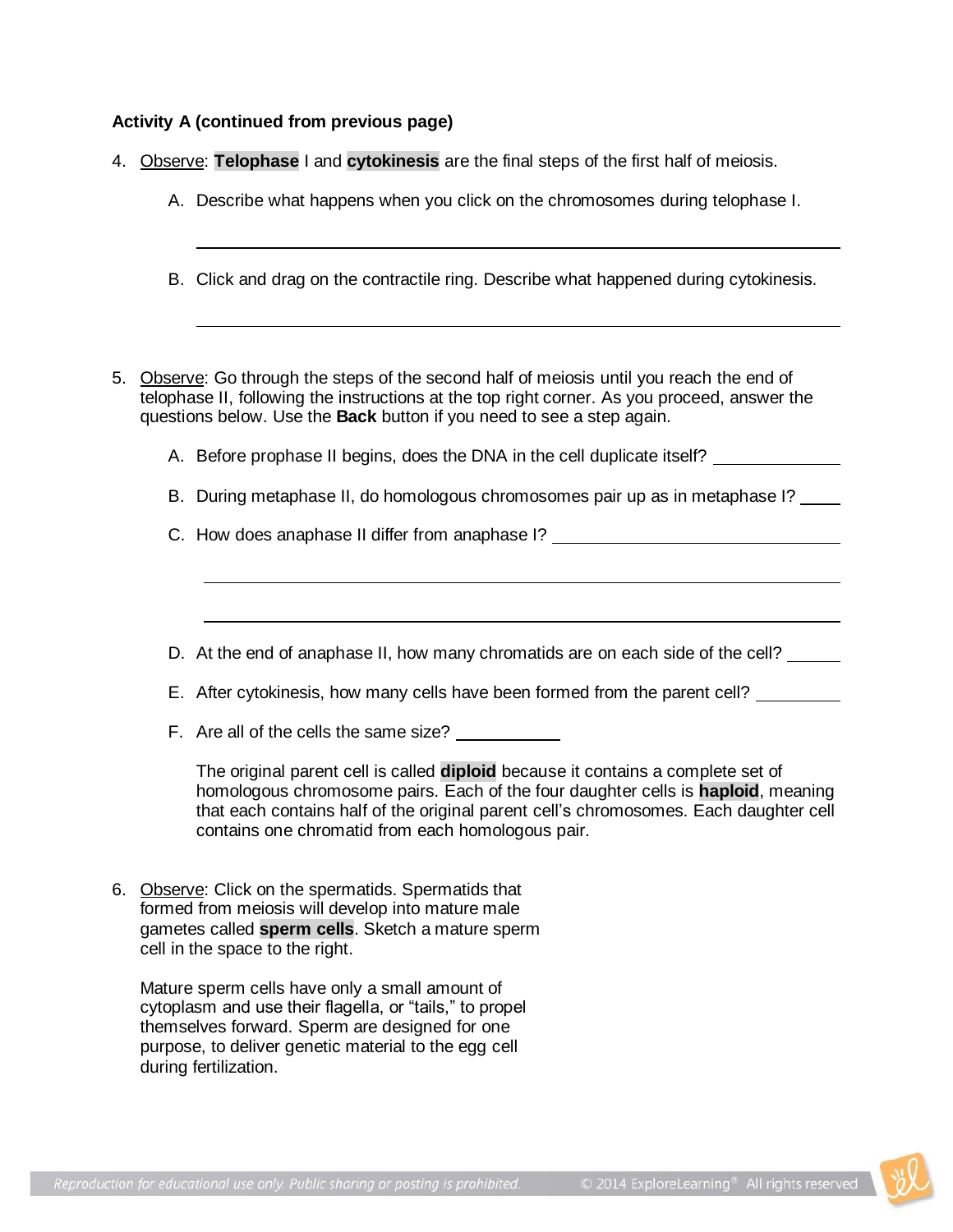| <b>Activity B:</b>                          | Get the Gizmo ready:                                     |  |
|---------------------------------------------|----------------------------------------------------------|--|
| <b>Comparing female</b><br>and male gametes | • Make sure the STEPS tab is selected.<br>• Click Reset. |  |

**Introduction:** Although both male and female gametes contain genetic material from the parent organism, they perform different functions. A male gamete delivers genetic material to a female gamete. The fertilized female gamete, called a **zygote**, then grows into the offspring.

#### **Question: What are the differences in meiosis between male and female cells?**

1. Compare: Click on the **Female** button. For the female cell, proceed through meiosis until you reach the end of anaphase I.

Up to this point, did you notice any differences between the development of male and

female gametes? Explain.

2. Compare: Proceed through telophase I and cytokinesis I.

A. What do you notice about the size of the two resulting cells? \_\_\_\_\_\_\_\_\_\_\_\_\_\_\_

B. How does this compare to the two cells at the end of telophase I and cytokinesis I in male cells? The contract of the contract of the contract of the contract of the contract of the contract of the contract of the contract of the contract of the contract of the contract of the contract of the contract of th

## 3. Compare: Continue through meiosis until you finish telophase II and cytokinesis II.

- A. What do you notice about the four cells now?
- B. What is the largest cell called?

The ovum is the largest cell in the human body. In contrast, the sperm cell is the smallest cell in the human body.

C. What are the small cells called?

Polar bodies are small cells that develop as a byproduct of meiosis in females. In humans and most other animals, these cells play no significant role and soon die.

4. Think and discuss: Why do you think egg cells are large and sperm cells are small?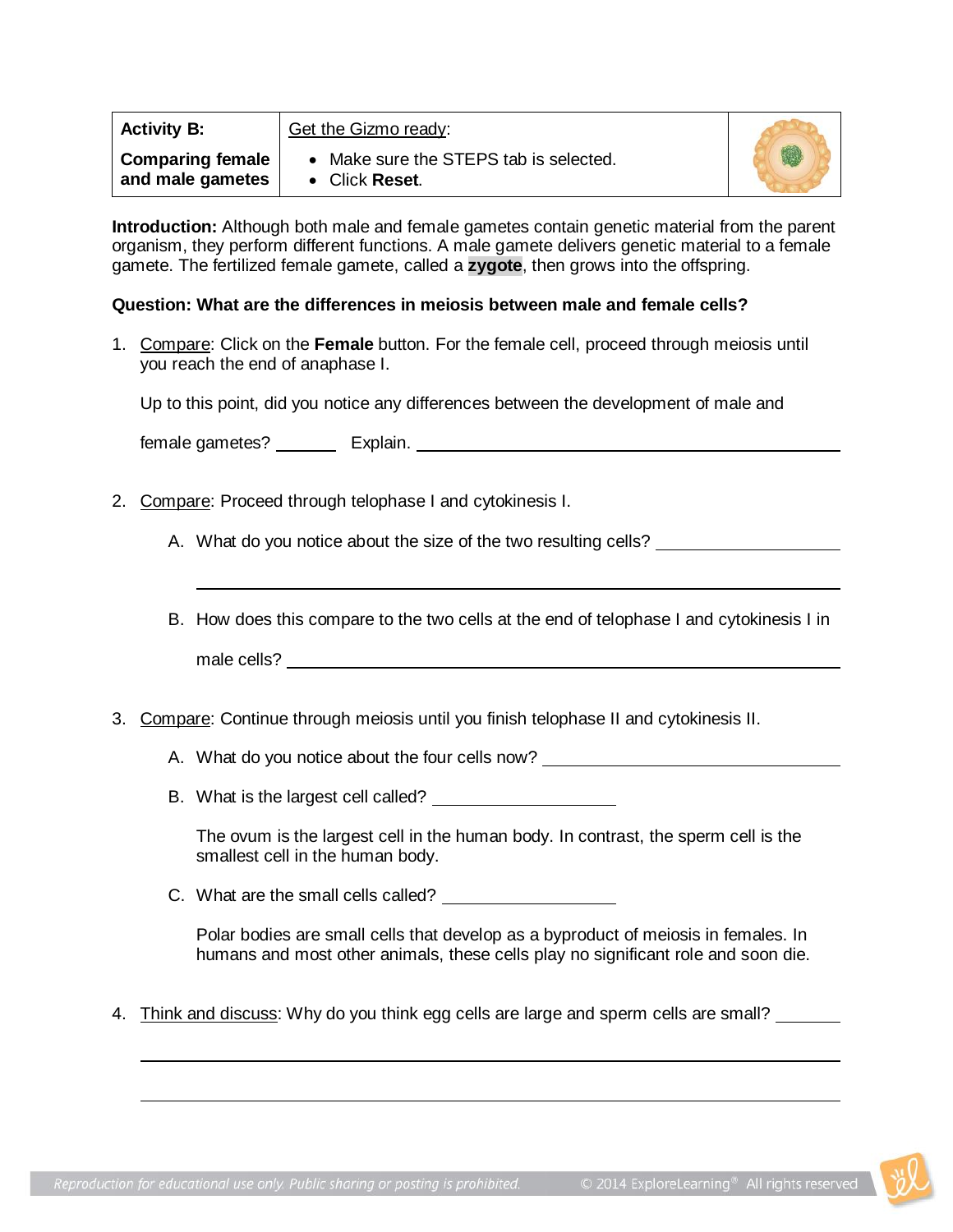| <b>Activity C:</b>       | Get the Gizmo ready:                                 |  |
|--------------------------|------------------------------------------------------|--|
| <b>Genetic diversity</b> | Make sure the STEPS tab is selected.<br>Click Reset. |  |

**Introduction:** The activities above shows that organisms can produce at least four different gametes. In reality, organisms can produce millions of genetically unique gametes.

#### **Question: How can meiosis create an unlimited number of unique gametes?**

- 1. Experiment: Use the following abbreviations for the chromosomes. Dark green DG; Light green – LG; Dark purple – DP, Light purple – LP. Choose a **Male** or **Female** cell.
	- A. Proceed though meiosis to anaphase I. Which chromosomes went up and which

| went down? Up: | Down: |  |
|----------------|-------|--|
|                |       |  |

B. Click **Back** and run anaphase I again a few times. Did the results ever change?

- C. Chromosomes are distributed randomly during anaphase I. What are the possible chromosome combinations in the two daughter cells? (Use DG, LG, DP, and LP.)
- 2. Experiment: Click **Reset**. Choose a **Male** or **Female** cell. Proceed through meiosis until the chromosomes are condensed in Prophase I.

Drag the LG (light green) chromosome to the **Allele map** on the left. This shows the alleles (or variations of a gene) that are present on the chromosome. A **genotype** is a list of alleles. The genotype of the LG chromosome, for example, is EEFFGGHHJJ.

A. What are the genotypes of the remaining chromosomes? DG:

| . .<br>- | - - - |  |
|----------|-------|--|
|          |       |  |

B. After moving the centrosomes, drag the pairs of homologous chromosomes together.

Click on a chromosome. What happens?

When homologous chromosomes are paired up, they can exchange sections. This exchange of genes is called a **crossover**.

C. Click on several segments to create crossovers, and then click **Continue**. Proceed to anaphase I. Drag each chromosome to the Allele map and write its genotype.

LG: DG: LP: DP:

## **(Activity C continued on next page)**

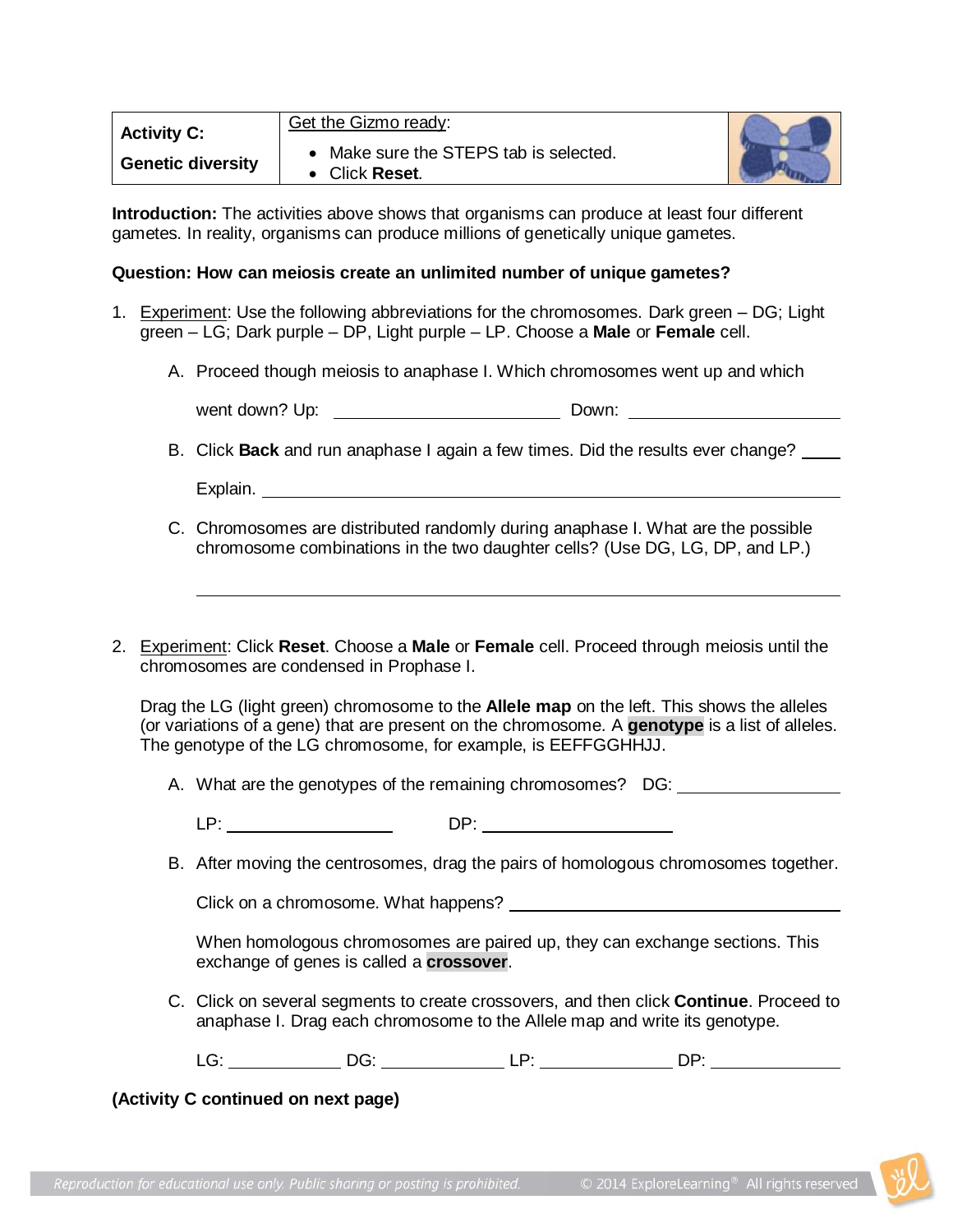## **Activity C (continued from previous page)**

- 3. Think and discuss: In this Gizmo, only one crossover is allowed in each segment. In reality, crossovers can occur at almost any point along the chromosome. How do the random distribution of chromosomes and crossovers create more variation in the resulting gametes? 4. Explore: Meiosis is a complicated process. What happens when something goes wrong? A. Click **Reset** and choose a male or female cell. Click **Skip**. Describe what would happen if meiosis occurred without DNA replication. B. Click **Back**. Proceed through meiosis until the chromosomes are lined up along the metaphase plate. Click **Skip**. Describe what would happen if the chromosomes did not attach to spindle fibers during metaphase I. C. Click **Back**. Proceed through meiosis until the chromatids are connected to spindle fibers at Anaphase II. Click **Skip**. Describe what would happen if sister chromatids were not pulled apart at anaphase II.
	- D. Click **Back**. Proceed through meiosis until cytokinesis II. Click **Skip**. Describe what would happen if cytokinesis did not occur.

During meiosis, there are checkpoints that stop cell division if anything goes wrong. However, these checks do not always work. Abnormal cell division during meiosis can lead to genetic disorders. Trisomy 21 (Down syndrome), for example, occurs when there is an extra copy of chromosome 21 in one of the sex cells.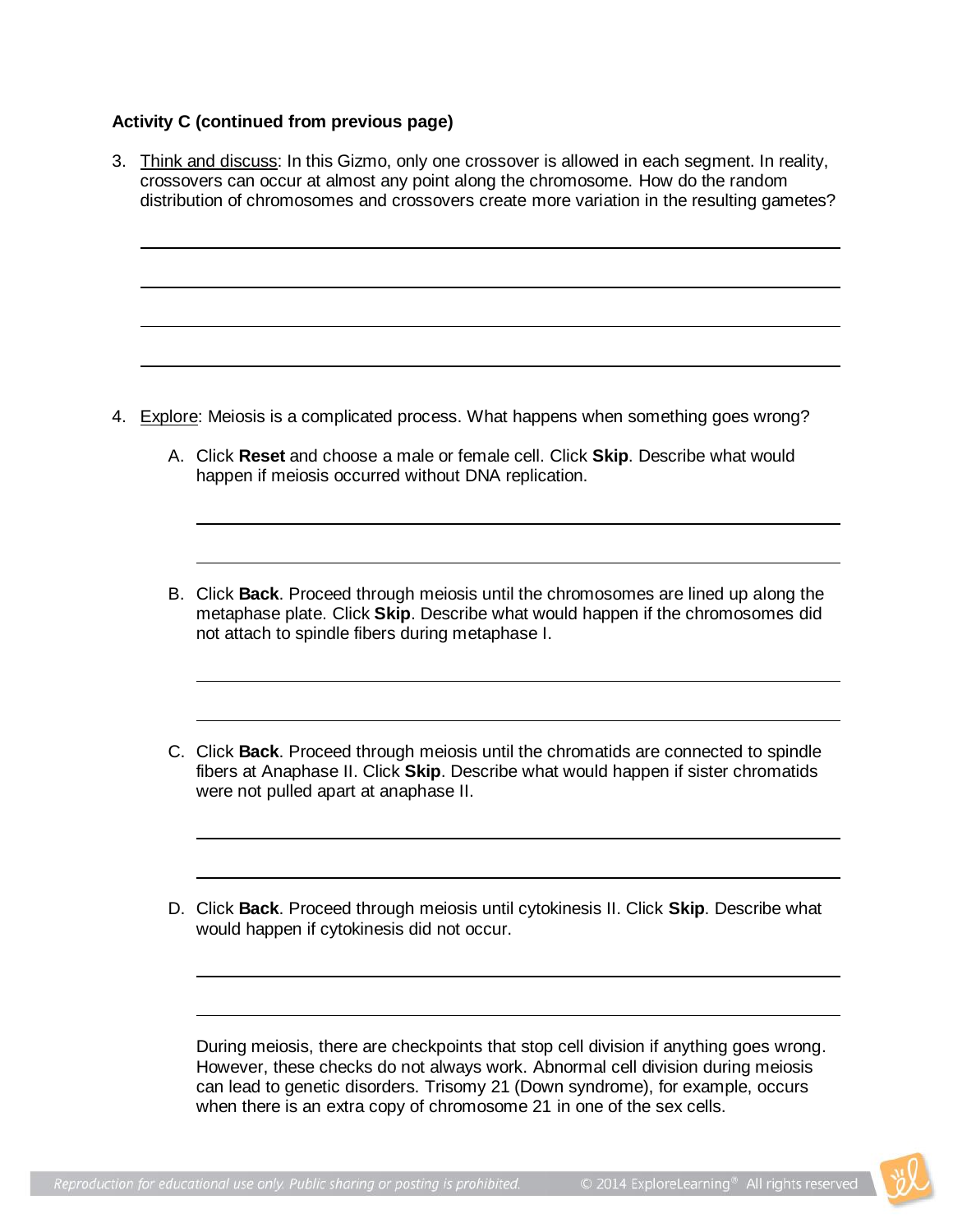| <b>Activity D:</b>            | Get the Gizmo ready:                                                         |  |
|-------------------------------|------------------------------------------------------------------------------|--|
| <b>Crossover</b><br>challenge | • Select the EXPERIMENTATION tab.<br>• Select the Free explore radio button. |  |

**Introduction:** Earlier, you learned how crossovers can result in genetically diverse gametes. In this activity, you will perform crossovers in parent cells undergoing meiosis and combine the resulting gametes to produce offspring with specific genotypes.

## **Question: How can offspring be created that have a specific phenotype and genotype?**

- 1. Explore: The EXPERIMENTATION tab shows a simplified fruit fly genome, with a single pair of homologous chromosomes. Each chromosome has genes that control wing shape, body color, antenna type, and eye color. The uppercase alleles are **dominant** and the lower case alleles are **recessive**. The allele key is given at lower left. (Note that real fruit flies have eight chromosomes and many more genes.)
	- A. Click **Reset**. Without creating any crossovers, click **Divide into gametes**. What are

the possible genotypes of the gametes?

B. Drag a gamete from each parent into the box below to create a zygote. What are the

different combinations of possible offspring genotypes? \_\_\_\_\_\_\_\_\_\_\_\_\_\_\_\_\_\_\_\_\_\_\_\_

- C. Click **Show phenotype** for each combination. What are the resulting phenotypes?
- 2. Experiment: Click **Reset**. You can create crossovers by clicking on the middle chromatids in each of the parent cells.
	- A. Create a gamete with the genotype C b l r. First, click on the c gene in one of the parent cells to create the crossover. Then, click **Divide into gametes**.

Did you create a gamete with the genotype C b I r?

B. Click **Reset**. Create a gamete with the genotype: c b L R. How many crossover were

needed to create this gamete?

When a crossover occurs, the entire portion of genetic material is swapped between the two homologous chromosomes, so gene C is swapped along with gene B and gene R is swapped along with gene L.

C. Click **Reset**. Create a c B L r gamete. How many crossovers were needed?

## **(Activity D continued on next page)**